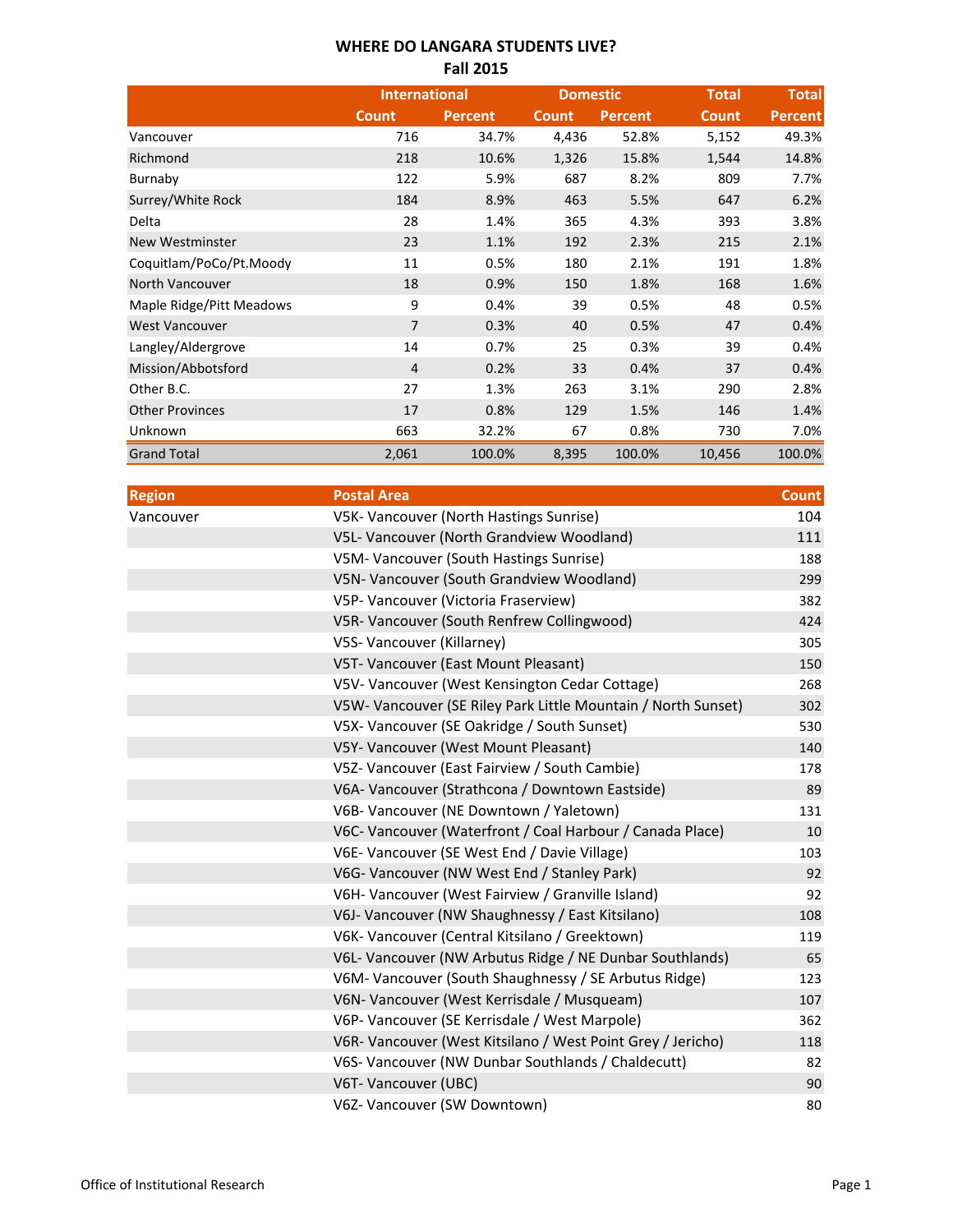## **WHERE DO LANGARA STUDENTS LIVE?**

#### **Fall 2015**

| <b>Region</b>           | <b>Postal Area</b>                                  | <b>Count</b> |
|-------------------------|-----------------------------------------------------|--------------|
| Richmond                | V6V-Richmond Northeast                              | 99           |
|                         | V6W-Richmond Southeast                              | 7            |
|                         | V6X-Richmond North                                  | 294          |
|                         | V6Y-Richmond Central                                | 344          |
|                         | V7A- Richmond South                                 | 224          |
|                         | V7B- Richmond (Sea Island / YVR)                    | 6            |
|                         | V7C- Richmond Northwest                             | 296          |
|                         | V7E-Richmond Southwest                              | 274          |
| <b>Burnaby</b>          | V3N- Burnaby (East Big Bend / Edmonds)              | 118          |
|                         | V5A- Burnaby (Lake City / Burnaby Mountain)         | 48           |
|                         | V5B- Burnaby (Parkcrest Aubrey / Ardingley Sprott)  | 47           |
|                         | V5C- Burnaby (Burnaby Heights / Willingdon Heights) | 74           |
|                         | V5E- Burnaby (Kingsway Beresford)                   | 83           |
|                         | V5G- Burnaby (Cascade Schou / Douglas Gilpin)       | 90           |
|                         | V5H- Burnaby (Maywood / Windsor)                    | 198          |
|                         | V5J- Burnaby (Suncrest / West Big Bend)             | 151          |
| Surrey/White Rock       | V3R- Surrey North                                   | 59           |
|                         | V3S- Surrey East                                    | 92           |
|                         | V3T- Surrey Inner Northwest                         | 49           |
|                         | V3V- Surrey Outer Northwest                         | 78           |
|                         | V3W- Surrey Upper West                              | 141          |
|                         | V3X- Surrey Lower West                              | 45           |
|                         | V3Z- Surrey Lower East                              | 15           |
|                         | V4A- Surrey Southwest                               | 55           |
|                         | V4B- White Rock                                     | 16           |
|                         | V4N- Surrey Northeast                               | 77           |
|                         | V4P- Surrey South                                   | 20           |
| Delta                   | V4C- Delta Northeast                                | 78           |
|                         | V4E-Delta East                                      | 22           |
|                         | V4K- Delta Northwest                                | 185          |
|                         | V4L- Delta Southeast                                | 38           |
|                         | V4M- Delta Southwest                                | 70           |
| Coquitlam/PoCo/Pt.Moody | V3B- Port Coquitlam Central                         | 45           |
|                         | V3C- Port Coquitlam South                           | 34           |
|                         | V3E- Coquitlam North                                | 35           |
|                         | V3H- Port Moody                                     | 23           |
|                         | V3J- Coquitlam North                                | 45           |
|                         | V3K- Coquitlam South                                | 33           |
| North Vancouver         | V7G- North Vancouver Outer East                     | 6            |
|                         | V7H- North Vancouver Inner East                     | 12           |
|                         | V7J- North Vancouver East Central                   | 17           |
|                         | V7K- North Vancouver North Central                  | 10           |
|                         | V7L- North Vancouver South Central                  | 40           |
|                         | V7M- North Vancouver Southwest Central              | 39           |
|                         | V7N- North Vancouver Northwest Central              | 22           |
|                         | V7P- North Vancouver Southwest                      | 28           |
|                         | V7R- North Vancouver Northwest                      | 17           |
| New Westminster         | V3L- New Westminster Northeast                      | 56           |
|                         | V3M- New Westminster Southwest                      | 112          |